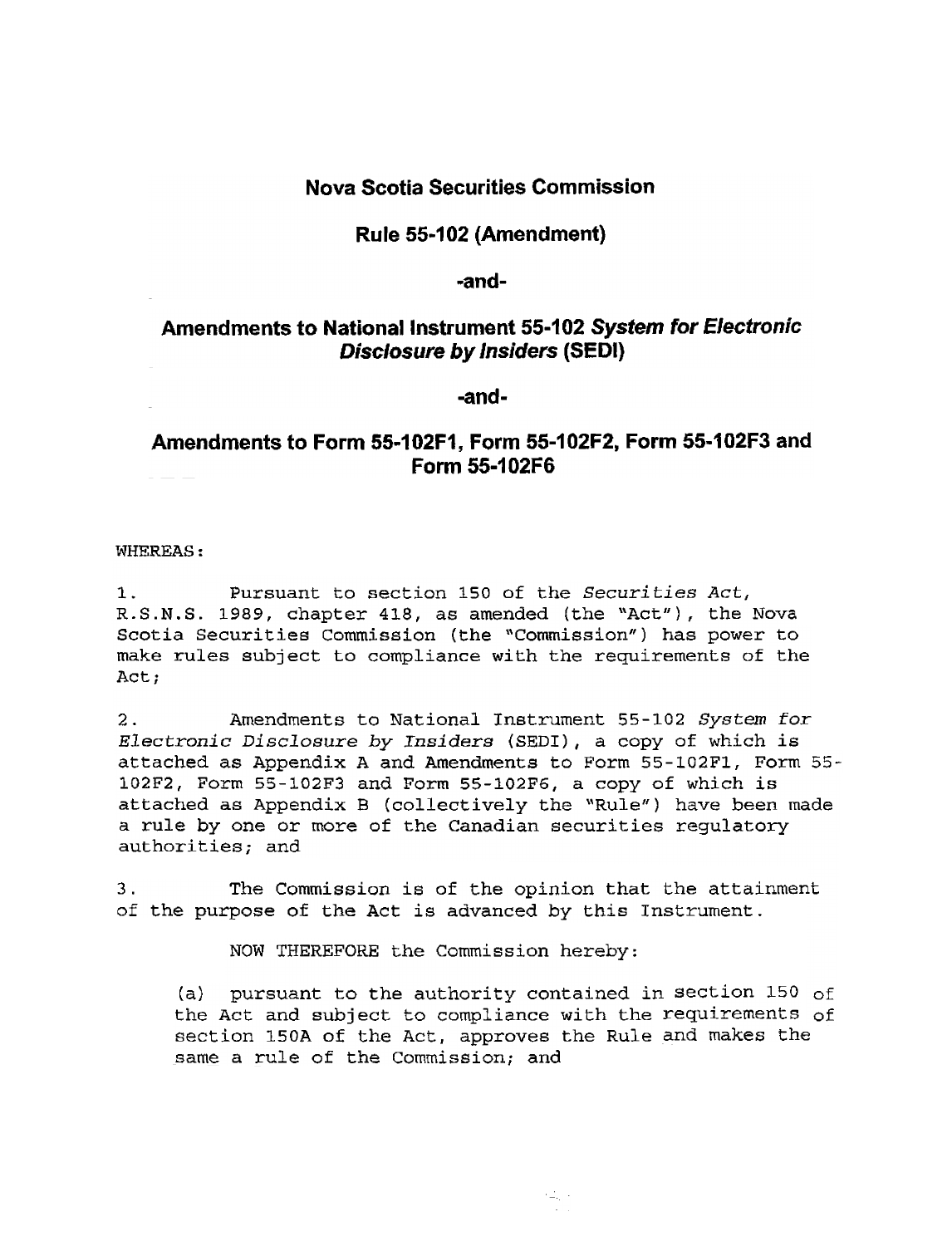(b) declares that the rule approved and made pursuant to clause (a) shall take effect on June 13, 2008, unless the Minister disapproves the Rule or returns it to th Commission in accordance with subsection 150A(3) of the Ac in which event the Rule shall not be effective until th Rule is approved by the Minist

IN WITNESS WHEREOF this Instrument has been signed by the Chair and Vice-Chair of the Commission, being the members of the Commission prescribed by the Chair pursuant to subsect. 15(3) of the Act to attend the hearing of this matter and the much matter of  $\mathbf{M}$ quorum with respect to this matter, on the 28<sup>th</sup> day of March, 2008.

H. Leslie O'Brien, O.C.

 $\mathbb{R}$ Baxter Ba Sen

**Attachments**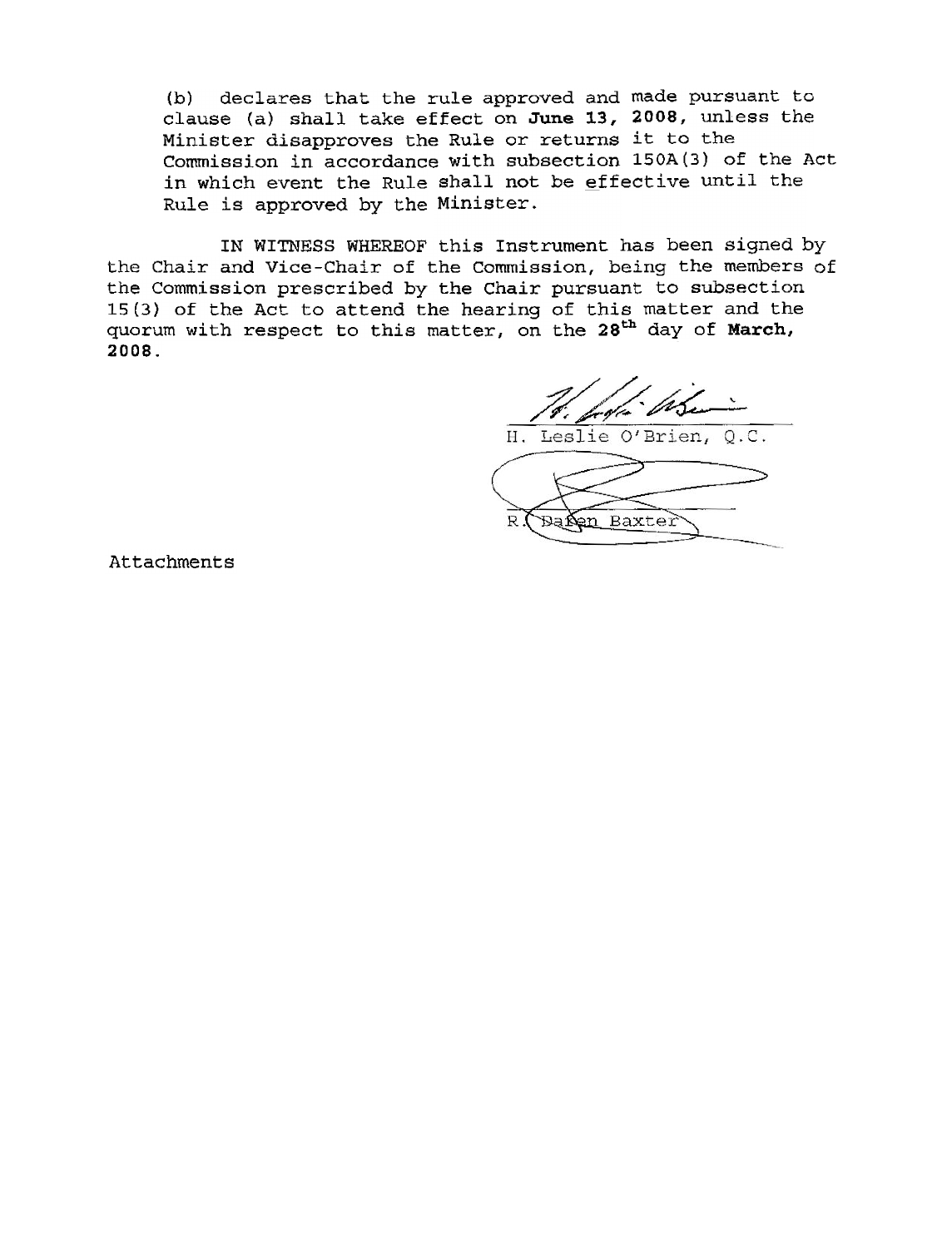# Appendix A

## Amendments to National Instrument 55-102 System for Electronic Disclosure by Insiders (SEDI)

1.1 National Instrument 55-102 System for Electronic Disclosure by Insiders (SEDI) is amended by this Instrument.

#### 1.2 Section 5.2 is repealed and substituted with the following,

5.2 Authentication and Access Key - When information is filed in SEDI format, the identity of the SED! filer or the authority of the filing agent shall be authenticated by

- (a) the use of the SEDI filer's username and password by the SEDI filer;
- (b) the use of the SED! filer's access key by the filing agent; or
- (0) the use of the SEDI filer's username and password and SEDI filer's access key by the SEDI filer when first linking to the insider profile created by a filing agent.

 $\begin{array}{l} \mathcal{L}_{\mathcal{A}}(\mathcal{A})=\mathcal{L}_{\mathcal{A}}(\mathcal{A})=\mathcal{L}_{\mathcal{A}} \\ \mathcal{L}_{\mathcal{A}}(\mathcal{A})=\mathcal{L}_{\mathcal{A}}(\mathcal{A})=\mathcal{L}_{\mathcal{A}} \end{array}$ 

#### 1.3 This amendment comes into force June 13, 2008.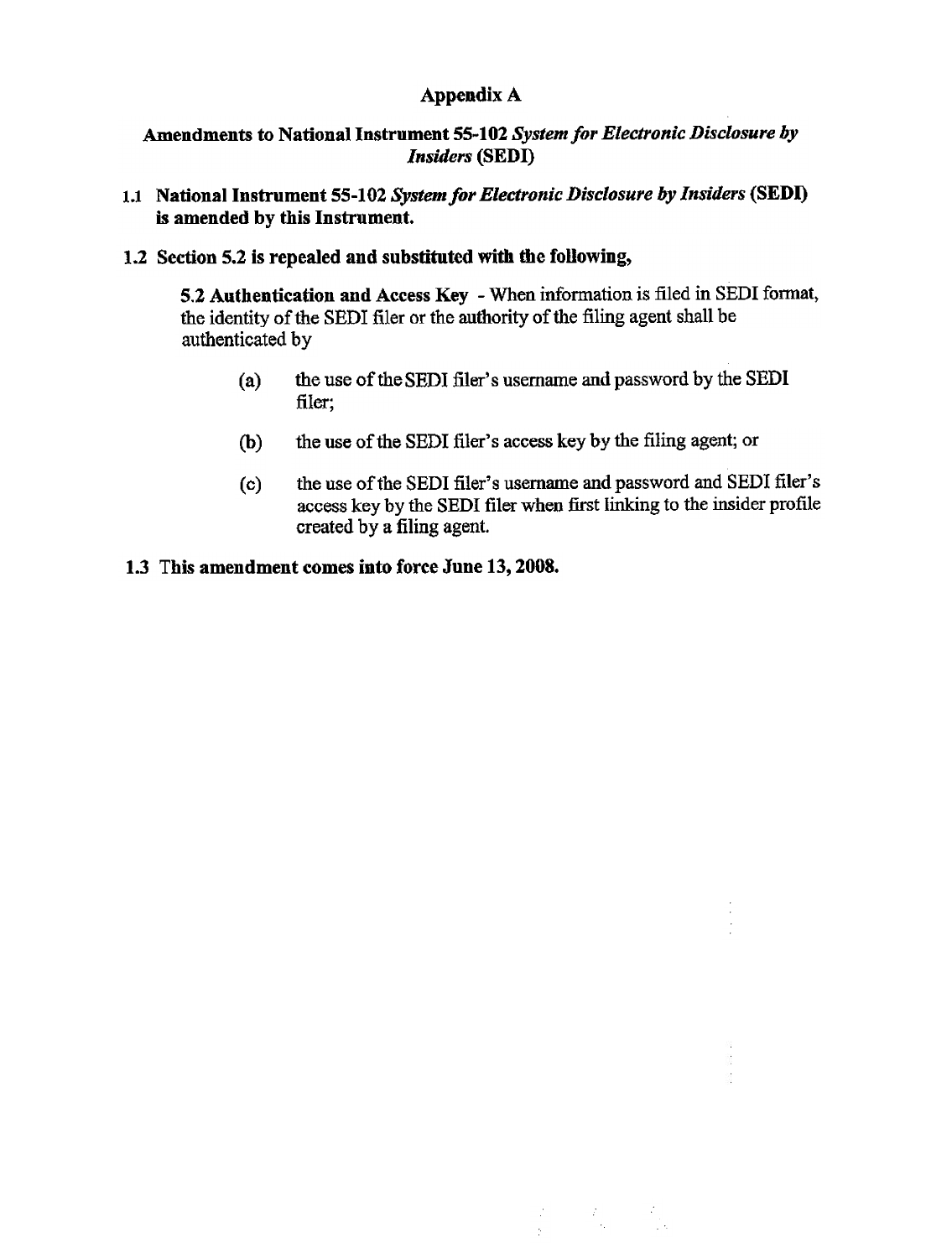## Appendix B

#### Amendments to

Form 55~102Fl Insider Profile, Form 55~102F2 Insider Report, Fonn 55-102F3 Issuer Profile Supplement and Form 55-102F6 Insider Report

- 1. Form 55-102Fl Insider Profile, Form 55-102F2 Insider Report, Form 55-102F3 Issuer Profile Supplement and Form 55-102F6 Insider Report are amended by this Instrument.
- 2. Form 55-102Fl is amended by,
	- a. in the second paragraph of item 7, striking out ", New Brunswick"
	- b. adding the following as a third paragraph to item  $7$ :

If the insider is resident in New Brunswick, the insider may choose to receive any correspondence from the New Brunswick securities regulatory authority in French or English.; and

c. in item 14 under Notice - Collection and Use of Personal Information, inserting the words "New Brunswick," immediately after "Quebec", striking out the words "Commission des valeurs mobilières du Québec" and substituting them with "Autorité des marchés financiers", changing the address and telephone number of the Manitoba Securities Commission to "500-400 St. Mary Avenue, Winnipeg, Manitoba, R3C 4K5 - Telephone: (204) 945-0605" and inserting '"New Brunswick Securities Commission, 85 Charlotte Street, Suite 300 Saint John, NB E2L 2J2 Attention: Corporate Finance Officer Telephone: (506) 658-3060 or  $(866)$  933-2222 (in New Brunswick)" at the end of the form.

## 3. Form 55-102F2 is amended by

 $\approx 10^{-1}$  $\sim 10^7$ 

a. repealing item 3 and substituting it with the following:

## 3. Review issuer information

Review the information contained in the insider profile with respect to the selected reporting issuer to ensure that the information is conect. To do this, click on "Insider profIle" in the top bar and the "Introduction to insider profile activities (Form 55-102F1)" screen will appear.

You must review the information in the insider profile with respect to the selected reporting issuer and, if the information is not correct, you must amend it by filing an amended insider profile. To do this, click on "Amend insider profile" in the bar on the left side and make the necessary corrections.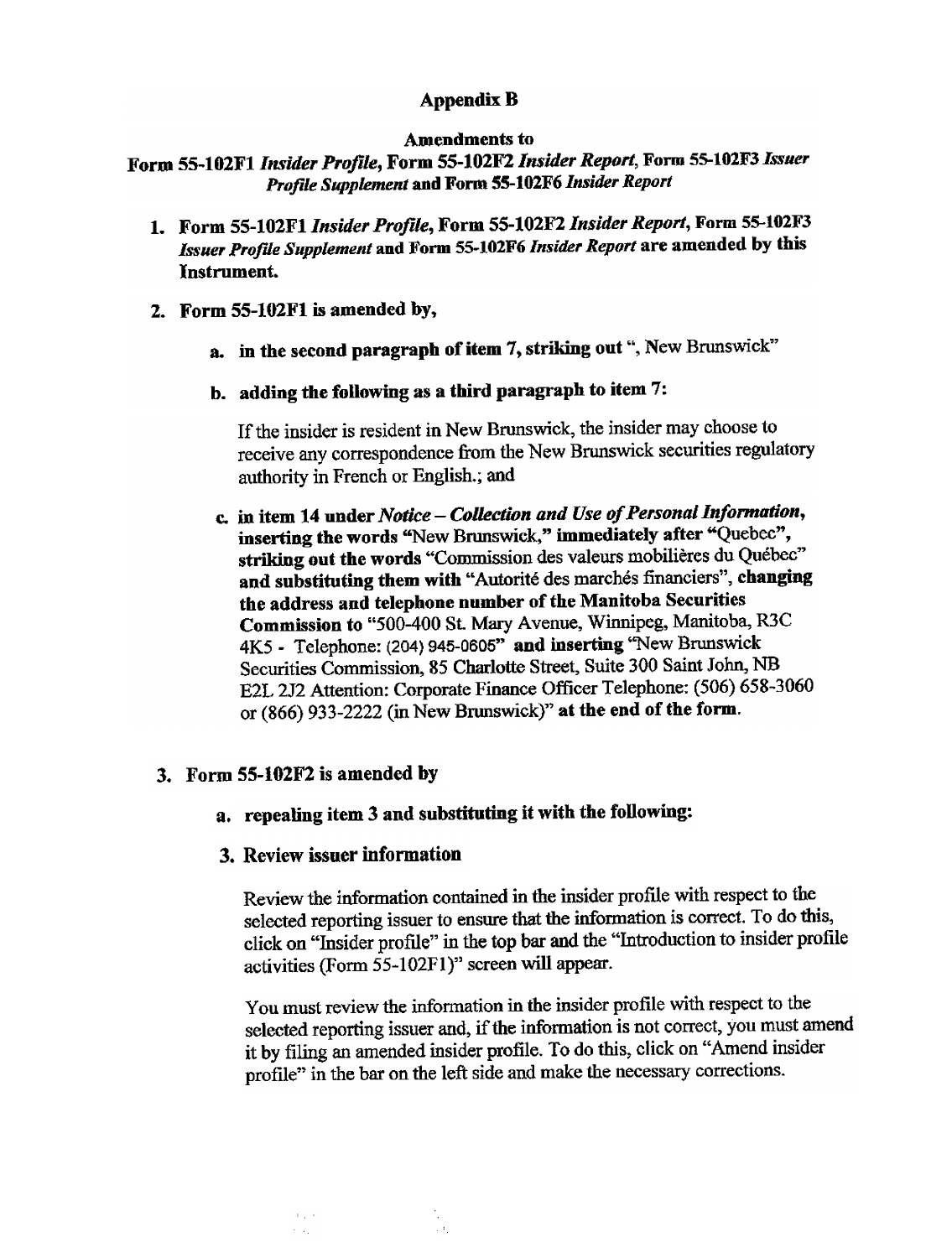## b. repealing item 4 and substituting it with the following:

#### 4. Review new issuer event reports

If the reporting issuer has filed an issuer event report that has not previously been viewed or that has been previously flagged for further viewing, you must review the issuer event report.

To do this you must do the following: i) Mter you have selected an issuer and before selecting the "File insider report" feature, on the screen entitled "File insider report (Form 55-102F2) - Select issuer", click on the feature entitled "View issuer event reports" and the "Listing of issuer event reports" screen appears, ii) Next, click on the radio button for the report you wish to see and then select "View Report" and the "View issuer report information" screen appears with the text of the issuer event report.

If the insider's holdings of securities of the reporting issuer have been affected by an issuer event, the change in holdings must be reported.

- c. in item 25 under Notice Collection and Use of Personal Information, inserting the words "New Brunswick," immediately after "Quebec", striking out the words "Commission des valeurs mobilières du Ouébec" and substituting them with "Autorité des marchés financiers", changing the address and telephone number of the Manitoba Securities Commission to "500-400 St. Mary Avenue, Winnipeg, Manitoba, R3C 4K5 - Telephone: (204) 945-0605" and inserting "New Brunswick Securities Commission, 85 Charlotte Street, Suite 300 Saint John, NB E2L 212 Attention: Corporate Finance Officer Telephone: (506) 658-3060 or (866) 933-2222 (in New Brunswick)" at the end of the form.
- 4. Form 55-102F3 is amended by, in item 9 under Notice Collection and Use of **Personal Information, inserting the words "New Brunswick," immediately** after "Quebec", striking out the words "Commission des valeurs mobilieres du Québec" and substituting them with "Autorité des marchés financiers", changing the address and telephone number of the Manitoba Securities Commission to "500-400 St. Mary Avenue, Winnipeg, Manitoba, R3C 4K5- Telephone: (204) 945-0605" and inserting "New Brunswick Securities Commission, 85 Charlotte Street, Suite 300 Saint John, NB E2L 2J2 Attention: Corporate Finance Officer Telephone: (506) 658-3060 or (866) 933-2222 (in New Brunswick)" at the end of the form.
- 5. Form 55-102F6 is amended by, under Notice Collection and Use of Personal Information, inserting the words "New Brunswick," immediately after "Ouebec", under "Box 4", adding "  $\Box$  New Brunswick", under "INSTRUCTIONS", striking out the word "and" in the tirst line and inserting the words "and New Brunswick" after "Quebec", striking out the words "New Brunswick," in the second paragraph, striking out the words